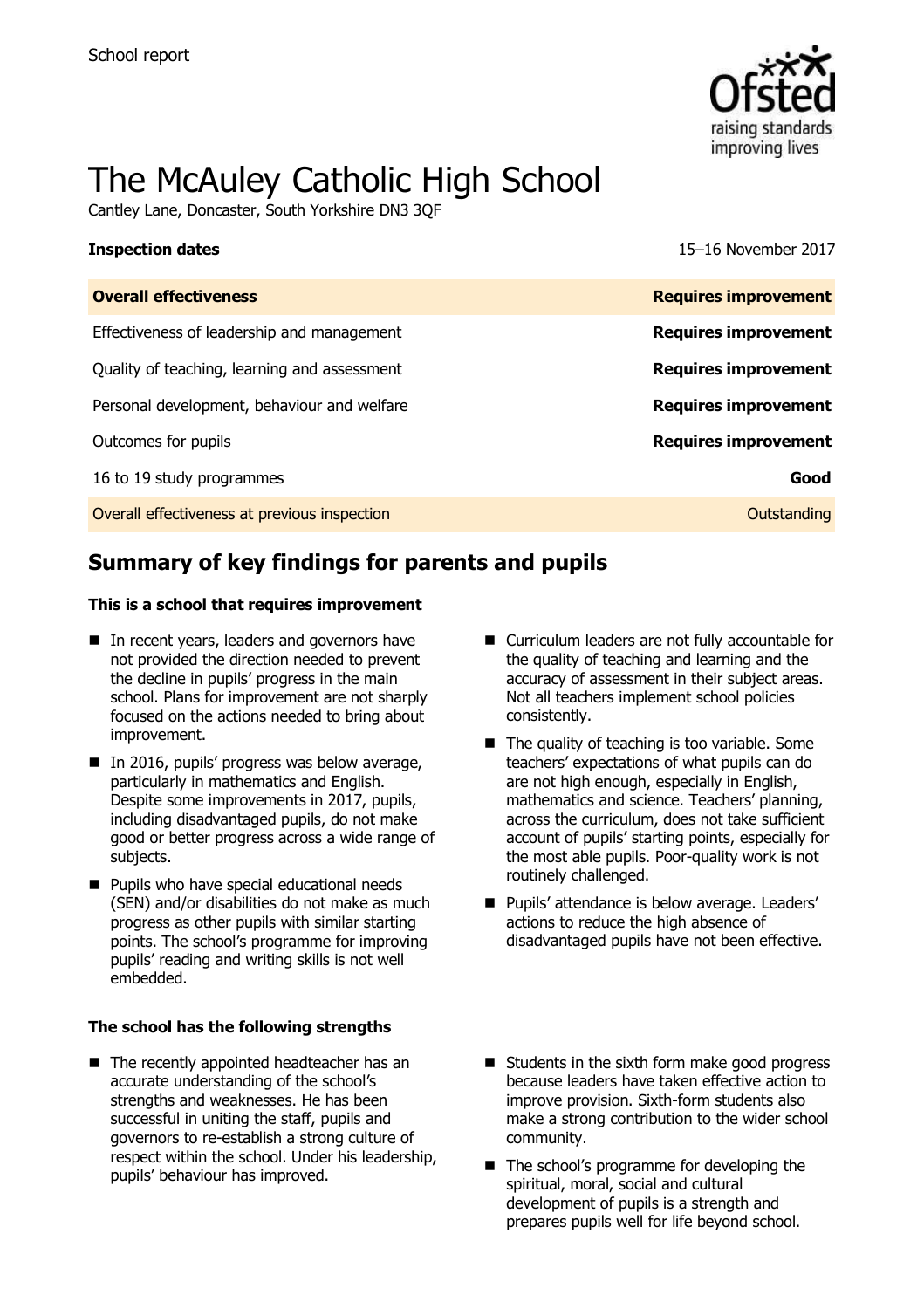

# **Full report**

### **What does the school need to do to improve further?**

- Improve the effectiveness of leadership and management by ensuring that:
	- leaders implement sharply focused plans for improving pupils' progress in the main school, particularly in English, mathematics and science
	- all subject leaders have the skills to raise standards in their subject areas
	- the most effective teaching is used as a model for other teachers in the school so that teachers have consistently high expectations of what their pupils can achieve
	- poor-quality work and presentation are challenged routinely
	- the school's assessment practice continues to improve so that all pupils have challenging targets and teachers' assessments are accurate
	- governors use the information from the external review to carry out their roles effectively.
- Improve the quality of teaching, learning and assessment by ensuring that teachers:
	- use the information they have about pupils to plan appropriately challenging learning activities, particularly for the most able pupils, so that they make good or better progress over time
	- provide more support in lessons for pupils who have SEN and/or disabilities
	- continue to accelerate the progress of disadvantaged pupils
	- apply the school's policies consistently, particularly in relation to assessment and feedback
	- further develop pupils' skills in reading and writing.
- Improve pupils' attendance, particularly for disadvantaged pupils, by continuing to strengthen the role of the pastoral team.

An external review of governance should be undertaken in order to assess how this aspect of leadership and management may be improved.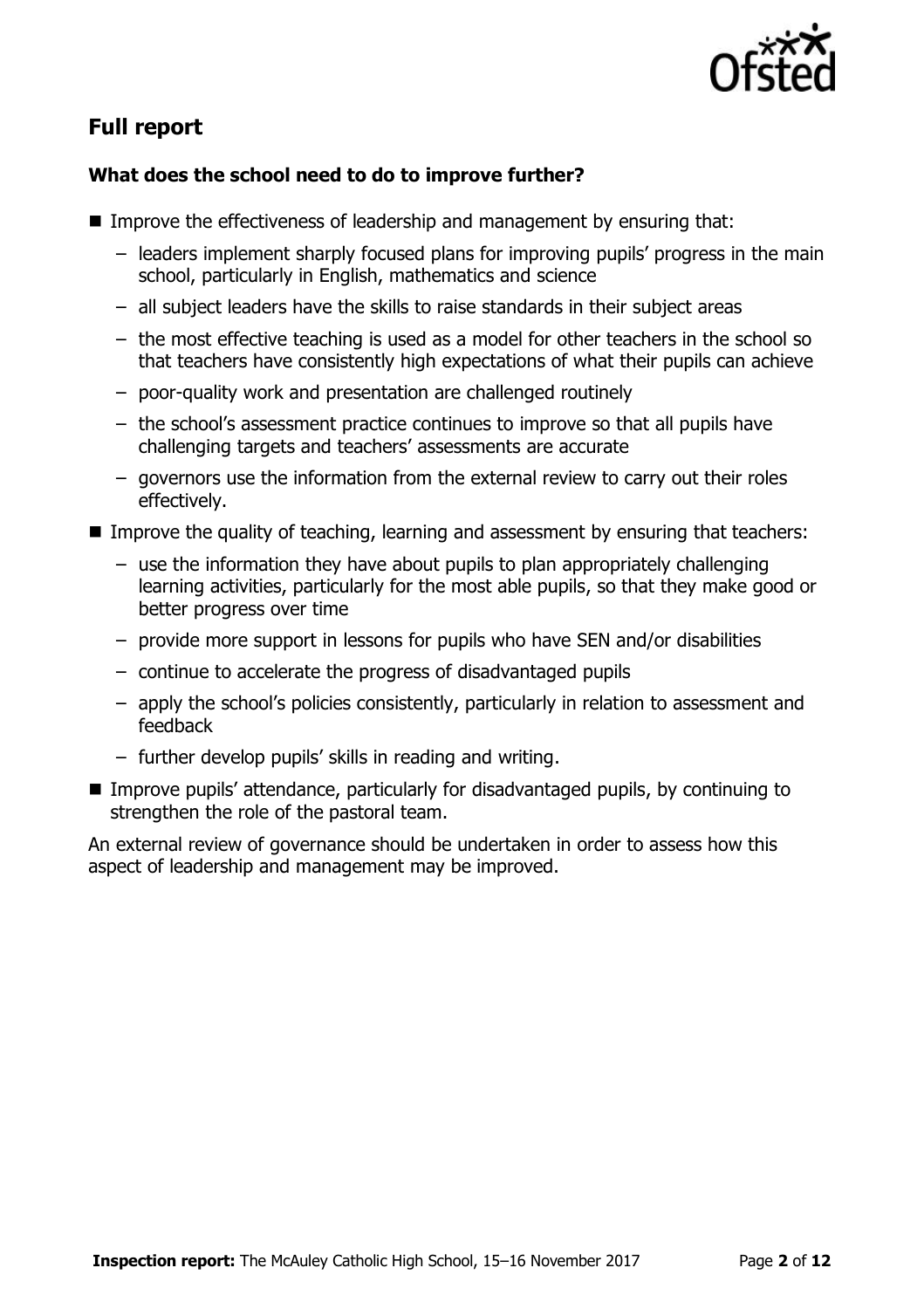# **Inspection judgements**

### **Effectiveness of leadership and management Requires improvement**

- Over time, the overall effectiveness of the school has declined because leaders and managers have not made sure that all groups of pupils achieve well. Neither have they taken robust action to check that the quality of teaching is consistently good across the main school.
- Subject leaders' plans for improvement do not focus clearly enough on the actions and timescales needed to bring about the necessary changes. Plans do not identify the ways in which leaders will check progress at key points.
- Some subject leaders do not have a precise understanding of the school's strengths and weaknesses. When evaluating the quality of teaching in their subject, they have not taken account of the full range of information available. As a result, they have not taken swift enough action to improve pupils' progress or to make sure that teaching is good in all subject areas. Currently, teachers do not apply the school's policies consistently, especially when managing behaviour and providing pupils with feedback on their work.
- Leaders have not made sure that the funding for Year 7 pupils who need to catch up is used to good effect. They have funded a range of programmes to support some pupils with reading and mathematics but do not have a clear understanding of which interventions are the most effective. Not all of the eligible pupils are given appropriate support.
- Leaders have used the additional funding for pupils who have SEN and/or disabilities well to provide specialist support for this group of pupils' emotional and social development. Their attendance has also improved. However, the funding has not been used well to improve their progress, especially in English. The communication between the specialist team and subject teams is not effective enough to ensure that pupils who have SEN and/or disabilities are given appropriate support or resources in lessons.
- Until recently, leaders allowed expectations of pupils' behaviour to deteriorate. Since September, the headteacher has been successful in improving behaviour in a short period of time. However, leaders have not established effective systems for improving pupils' attendance and the absence of disadvantaged pupils remains high.
- In the last year, the pupil premium funding has been used well to improve the progress of disadvantaged pupils in Year 11 across a range of subjects, including English and mathematics. Leaders are ambitious to accelerate the progress of disadvantaged pupils in all year groups so that they make similar progress to their peers in school and other pupils nationally.
- The new headteacher has reviewed the school's system for the performance management of teachers so that it is thorough and robust. Teachers spoke highly of the wide range of training opportunities now being provided to support improvements in teaching and to encourage their career aspirations. Newly qualified teachers benefit from effective coaching to develop their practice. However, leaders know that they have further work to do to share the best practice and set consistently high expectations of all teachers so that teaching is consistently good across the school.

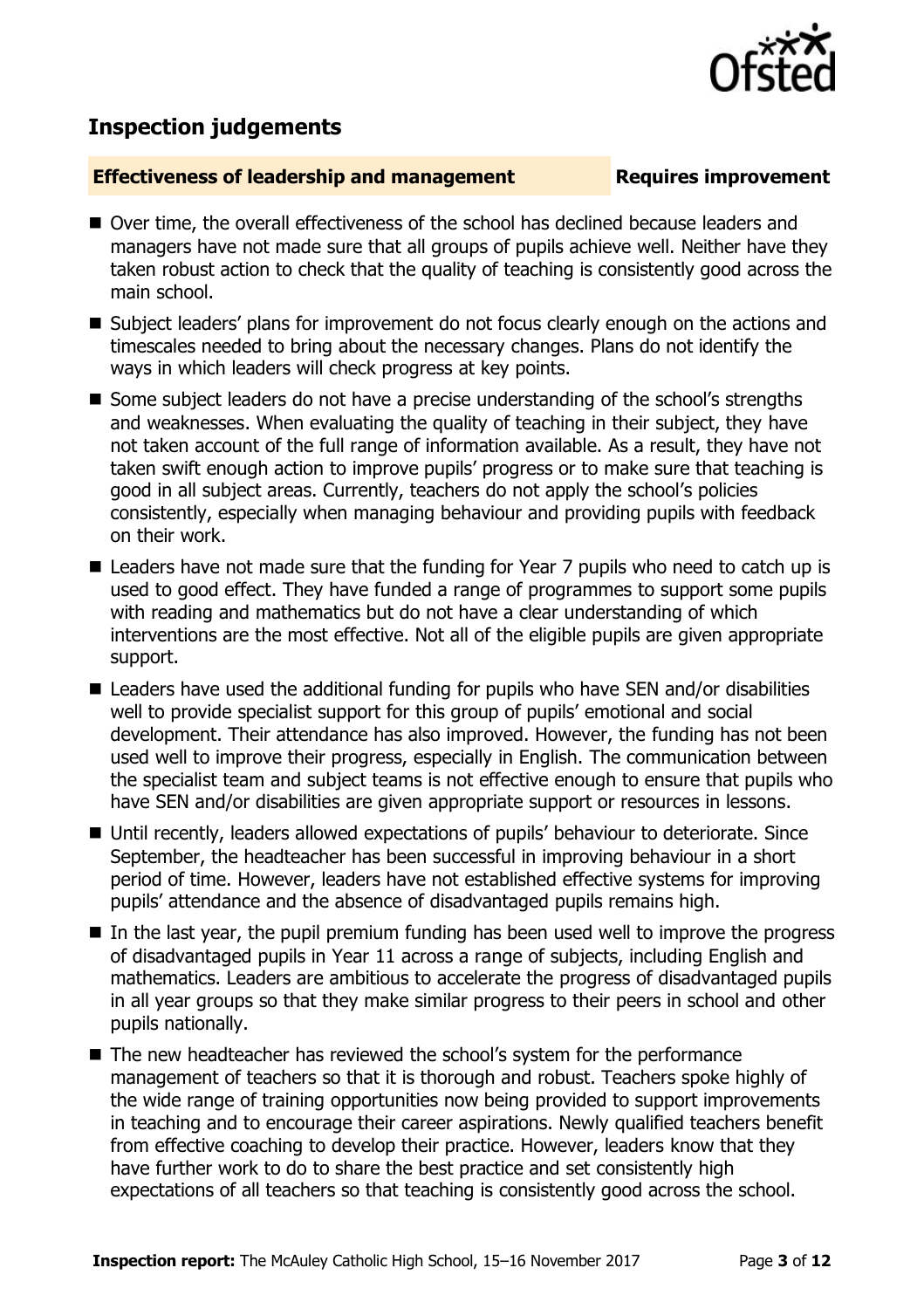

- The curriculum is planned carefully to ensure that pupils access a broad, balanced and relevant range of subjects. As a result, most pupils are engaged in learning and show positive attitudes. The proportion of pupils following the English Baccalaureate is above average. Some of this group of pupils have been unsuccessful in achieving the necessary grades across all of the subjects. Therefore, leaders have reviewed the quality of the guidance given to pupils when choosing appropriate courses.
- Pupils have access to an extensive range of extra-curricular activities led by staff and sixth-form students, including a wide variety of sports. The performing arts are particularly well attended by pupils, who perform to a high standard. Pupils benefit from a coherent and well-planned programme for developing their understanding of life in modern Britain. Assemblies and tutorials provide time for pupils to reflect on respect and diversity. Pupils show positive attitudes towards their learning and their responsibilities as young citizens, taking part in several charitable fundraising events each year.
- A small number of pupils follow an alternative curriculum which includes some learning off-site. The programme offers a range of options to suit pupils' interests. Leaders work closely with the local authority to check the progress and safety of these pupils when they are working with providers off-site.
- The new headteacher sought the views of parents when evaluating the effectiveness of the school and shaping his plans for school improvement. Leaders work effectively with the parents of pupils who have SEN and/or disabilities to put together education and healthcare plans.

### **Governance of the school**

- Governors are very supportive of the school and give willingly of their time to attend school activities. However, in the past, they have not held leaders and managers to account well enough to make sure that the school's overall effectiveness remains outstanding.
- Until recently, governors have not been kept well informed about the school's finances, including how well the school's additional funding has been used to support groups of pupils. This includes the funding for pupils in Year 7 who did not meet expected standards in English and mathematics by the end of primary school. Neither have governors been kept well informed about pupils' progress or the quality of teaching.
- With the support of the new headteacher, governors are reviewing their committee structure to ensure that they can carry out their roles effectively. Governors are aware that their training on topics such as pupil performance measures is not up to date.

### **Safeguarding**

- The arrangements for safeguarding are effective. Leaders ensure that all staff understand their duty to safeguard pupils. Staff refer any concerns appropriately.
- The designated safeguarding leader is knowledgeable and keeps meticulous records. She communicates well with parents, staff and external agencies as appropriate.
- School records of pre-employment checks are comprehensive and well kept.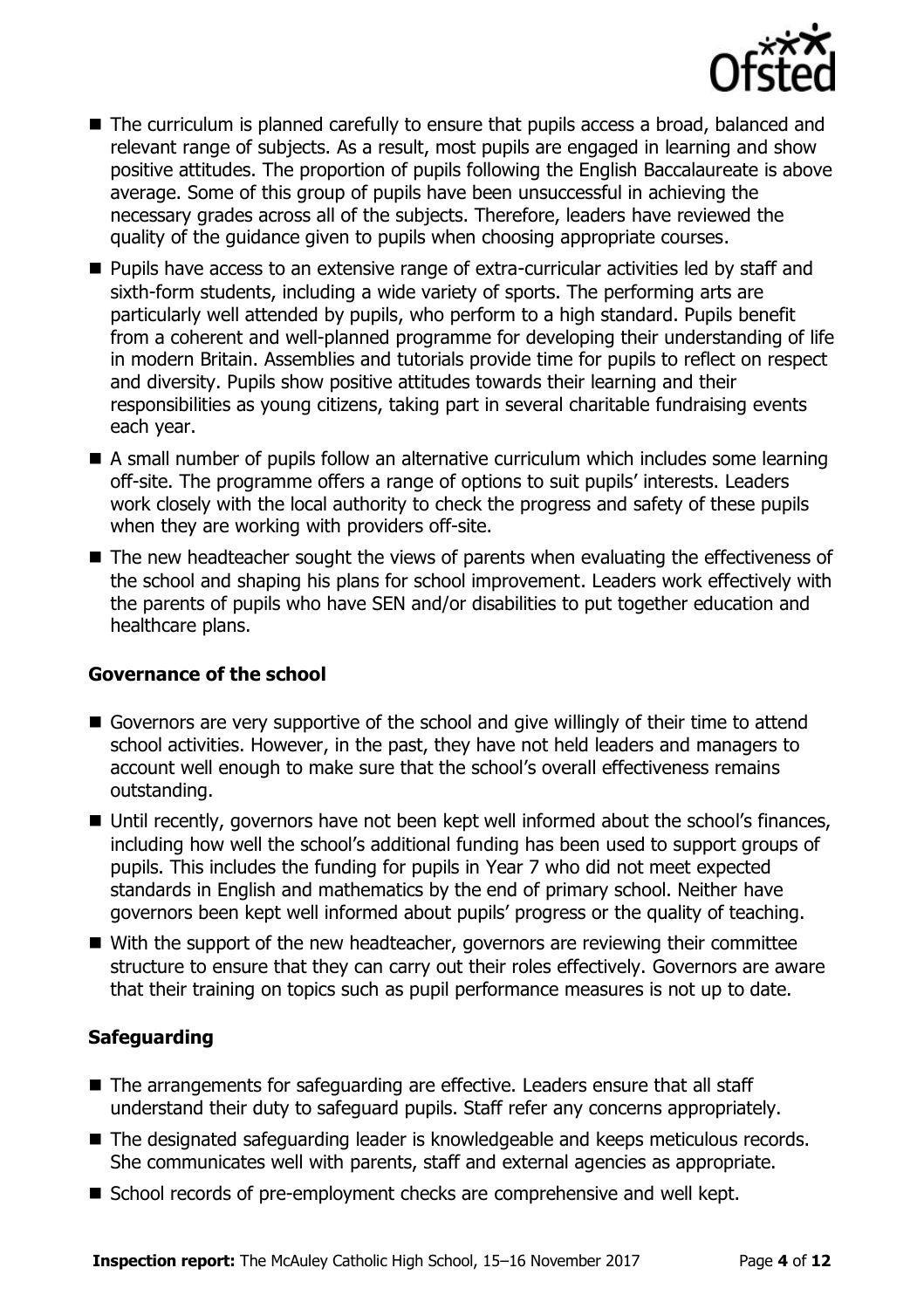

■ Staff are diligent in teaching pupils the importance of safe working practice, for example in science and technology. Staff also reinforce regularly the importance of road safety awareness, as pupils travel regularly between school sites during the day.

### **Quality of teaching, learning and assessment Requires improvement**

- Some pupils benefit from very effective teaching, but there is too much variability between and within subjects. Although teaching in English and mathematics is improving, pupils do not make consistently good progress in English, mathematics and science.
- Many teachers do not use information about pupils well enough to plan lessons to meet pupils' needs. Consequently, the most able pupils are often set work that is not challenging enough. Pupils who have SEN and/or disabilities sometimes cannot access the written materials they are given. When work is not well matched to pupils' starting points, their off-task behaviour slows down the pace of learning.
- **Pupils who have SEN and/or disabilities are given effective support through specialist** teaching. However, teachers and teaching assistants do not intervene effectively when pupils find the work difficult in lessons.
- Work in pupils' books shows that teachers' expectations are also variable. In some books, pupils show a pride in their work. They are given ample opportunity to develop their thinking and their writing skills. However, in other books, poor presentation and unfinished work are not challenged by the teacher. Pupils do not have enough opportunity to write extensively across the curriculum, including in English and modern languages. Teachers do not correct pupils' literacy errors routinely and so pupils do not learn from their mistakes and errors are repeated.
- Leaders have begun to focus more extensively on improving pupils' reading skills. In a range of subjects, pupils are encouraged to read aloud, and the most able pupils read confidently. Pupils are also encouraged to read independently during tutorials. Lowerability readers in Year 7 benefit from programmes to assist them in reading words which they find difficult. However, some pupils enter Year 8 without the reading skills they need to be successful learners. This weakness has not been addressed fully by leaders and teachers.
- Teachers set homework regularly and it is usually of an appropriate standard. Pupils are positive about the homework activities, which they say help them with their learning. The parents who responded to Ofsted's online survey, Parent View, said that their children receive regular homework and that they receive valuable information from the school about their child's progress.

### **Personal development, behaviour and welfare Fig. 2. Requires improvement**

### **Personal development and welfare**

- The school's work to promote pupils' personal development and welfare is good.
- $\blacksquare$  The school's values are represented by the school motto 'McAuley CARES' compassion, aspiration, reconciliation, equality and stewardship. These values contribute well to pupils' spiritual, moral, social and cultural development. They are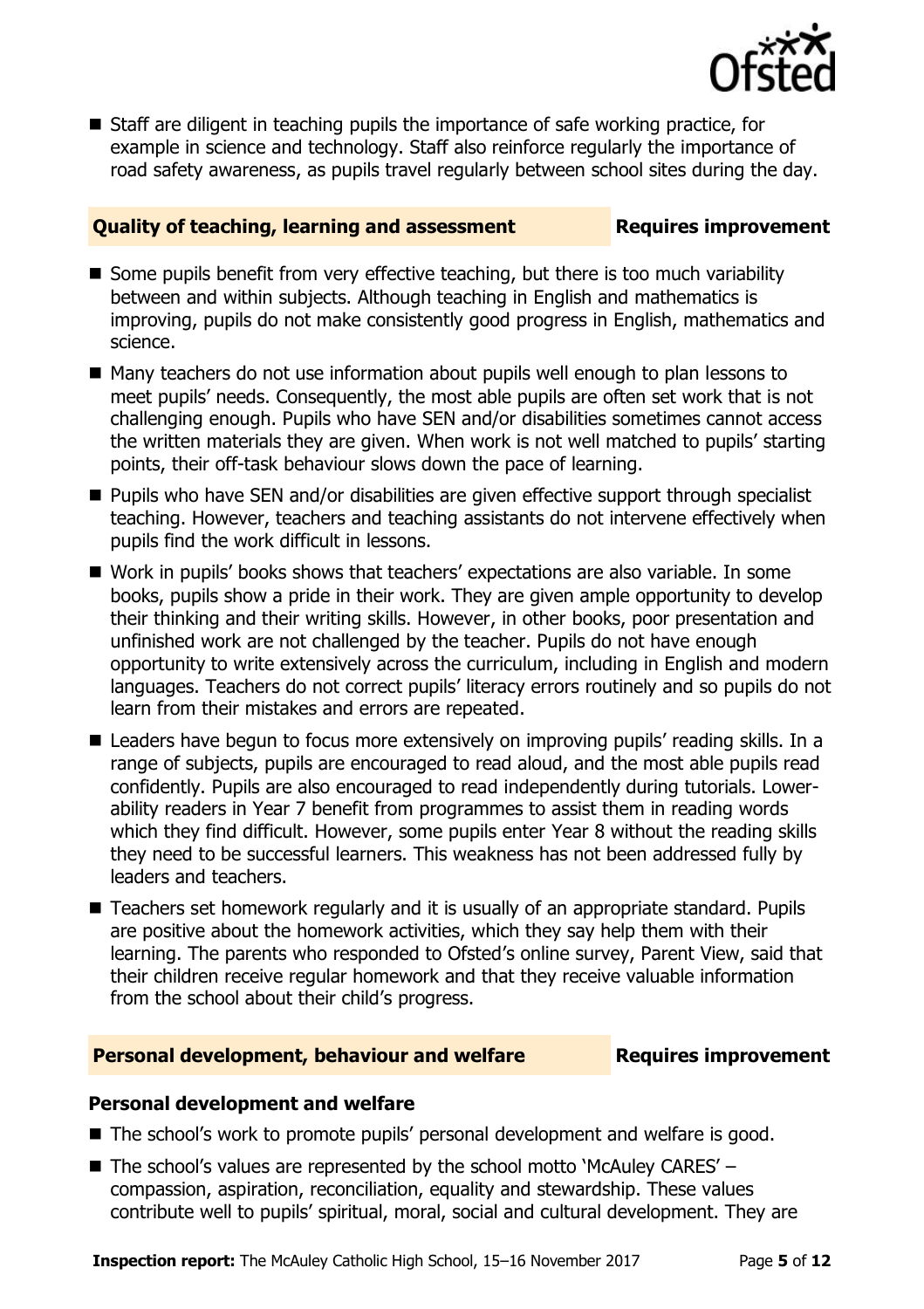

well understood by pupils, who usually demonstrate positive attitudes to their learning and form constructive relationships with others. A team of pupils work with the school's chaplain to organise a range of school activities which promote pupils' spiritual development.

- The school provides a comprehensive programme to teach pupils how to keep themselves safe. This includes how to stay safe online, and the 'Prevent' duty, which aims to keep pupils safe from radicalisation and extremism. Pupils demonstrate responsible attitudes towards their own safety and debate ethical issues well.
- Most pupils show resilience when working independently and they collaborate well in groups. They are confident in explaining their learning to others. Staff encourage pupils to take on roles of responsibility and to demonstrate leadership qualities.
- Pupils are well prepared for the next stage in their education. They benefit from highquality and impartial careers guidance. Pupils value the range of opportunities to learn about different types of business, for example through the engineering fair. All pupils leave Year 11 to follow appropriate further education and training. The majority of pupils who begin courses in the sixth form go on to complete them.
- **Pupils show a good understanding of the different kinds of bullying and what to do if** they have any concerns. They understand the school's commitment to reconciliation. The school's buddy system and peer-mentoring programme have been recognised for a national award because pupils provide helpful support for those who experience bullying. During the inspection, a small number of vulnerable pupils said that bullying had not been dealt with effectively in the past. However, recently improved systems for reporting and tackling bullying show that incidents are reducing. Most pupils said that bullying is rare and is dealt with quickly by tutors and year heads.

### **Behaviour**

- The behaviour of pupils requires improvement.
- Attendance is below the national average. Leaders are not doing enough to ensure that pupils attend well. The proportion of disadvantaged pupils who are regularly absent from school is too high. Leaders have improved the attendance of pupils who have SEN and/or disabilities through stronger communication with parents. Recently, form tutors and year leaders have taken on greater responsibility for encouraging and rewarding good attendance. However, it is too early to measure the effectiveness of this relatively new approach.
- Most pupils show positive attitudes to their learning and engage well in lessons. Pupils are passive when teachers do not provide opportunities for them to contribute. Occasionally, when learning activities are not challenging enough, off-task behaviour is not dealt with effectively by teachers. This leads to pupils making slow progress. During the inspection, some pupils said that teachers do not apply the new 'consequences' policy consistently.
- **Pupils conduct themselves well around the school site. They adopt responsible** attitudes towards their own and others' safety. They socialise well with each other during breaks and lunchtime. Staff know pupils well and pupils respond positively to the level of support and encouragement they receive. As a result, pupils show respect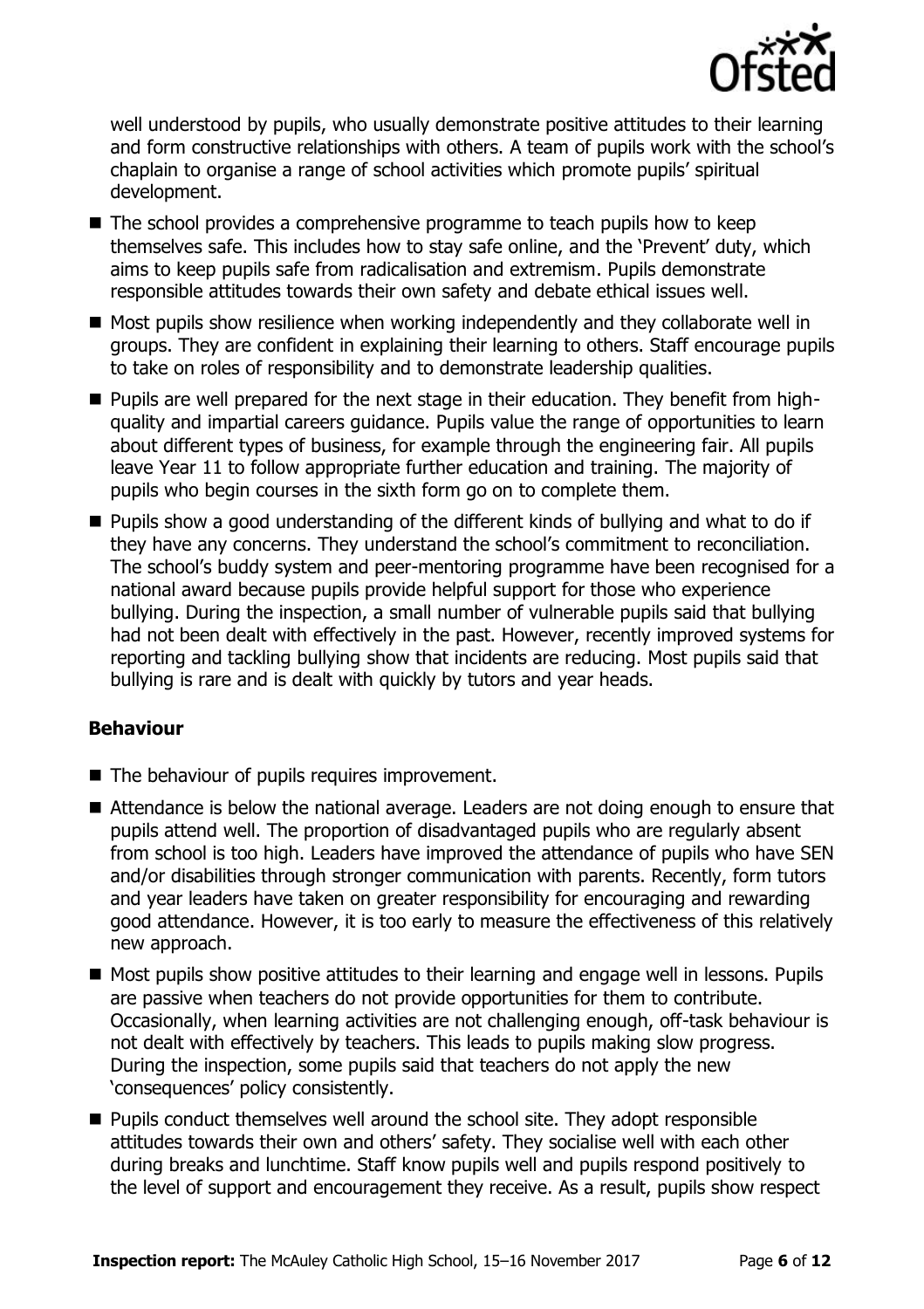

towards adults and each other. Pupils said that behaviour has improved since the arrival of the new headteacher. Pupils take pride in their uniform and their school.

- The proportion of pupils being temporarily excluded from school has reduced markedly since September. This is because teachers' expectations have been raised and pupils welcome the increased use of rewards which recognise their effort and achievements. The school's Emmaus Centre is designed to help pupils with challenging behaviour to reflect on their behaviour and learning. Sixth-form students make a very positive contribution to supporting younger pupils in this environment.
- Pupils who attend alternative provision off-site receive effective support to improve their behaviour and learning. The attendance of most of these pupils has improved since their curriculum was modified to suit their learning needs more effectively.

#### **Outcomes for pupils Requires improvement**

- Overall, the progress made by those leaving the school in the past two years has been broadly average, although this has not been the case for all groups of pupils and for all subjects. In 2017, the school's performance information shows that pupils' progress was average in English and below average in science. Despite some improvements in the quality of teaching, pupils' progress in mathematics also remains below average.
- Over time, disadvantaged pupils and those who have SEN and/or disabilities have made insufficient progress. In 2017, the school's performance information shows that pupils who have SEN and/or disabilities made better progress in mathematics than in English. Provisional examination results indicate that disadvantaged pupils in last year's Year 11 made better progress in both English and mathematics than the Year 11 pupils in 2016. Increasingly, teachers are aware of the needs of individual pupils. However, the school's performance information shows variations across year groups and subjects for both groups of pupils.
- $\blacksquare$  In 2016, the most able pupils made average progress overall but the provisional examination results for 2017 show that progress for this group declined. This is due to some teachers' low expectations and the lack of opportunity to produce work at a suitably high standard to achieve the top grades.
- Leaders are predicting a modest improvement in outcomes for the current Year 11 and stronger outcomes for the current Year 10. However, the picture of improvement is not consistently strong across year groups, especially for the most able pupils. In the past, teachers' predictions in several subjects were overly optimistic. Recently, systems for checking the accuracy of assessments have become more robust.
- The school's performance information for current pupils and the work in pupils' books show that they are now making progress at a faster rate in mathematics, history and French. Pupils make stronger progress in practical subjects such as music, art and design and technology because they understand what they have to do to achieve the highest grades. These pupils are motivated by their teachers' high expectations.
- The proportion of pupils who progress to further education, employment or training is above the national average.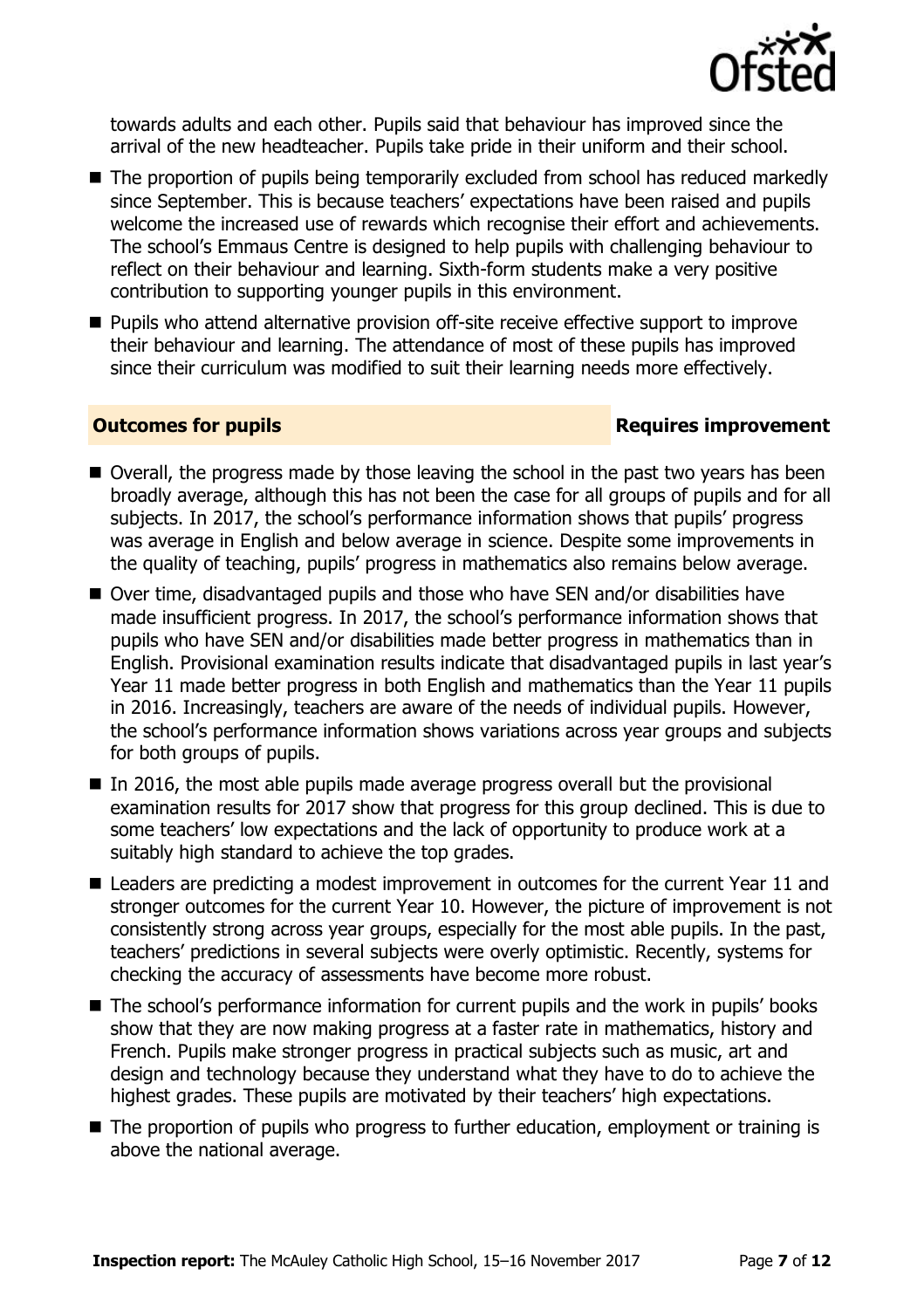

#### **16 to 19 study programmes Good**

- Leadership in the sixth form is strong. Over time, students' progress on applied general courses has been above average and stronger than outcomes on academic courses. Leaders have addressed areas of weakness systematically, for example in science. They check the quality of teaching rigorously and track students' progress robustly. They provide effective intervention when students are not meeting their targets. Consequently, the school's progress information for 2017, and for current students, indicates that they make good progress across most subjects.
- The quality of teaching, learning and assessment in the sixth form is also good. Most teachers set challenging work which engages students and leads them to deepen their knowledge and understanding. Students eagerly take on responsibility for researching topics independently and sharing their expertise with others. Teachers' skilful questioning encourages students to debate complex theories. Students' learning files demonstrate their positive attitudes to learning and their well-developed study skills.
- Students who have not attained a grade C in GCSE English or mathematics receive specialist teaching and appropriate support. As a result, they also make good progress.
- Attendance in the sixth form is good because students enjoy coming to the sixth form and they take their studies seriously. Students use the school's independent study facilities very effectively. There are clear systems in place to support individual students when their attendance drops. Students' behaviour in the sixth form is exemplary, and they are safe in school. They benefit from a well-planned programme of personal and social development, during which they consider potential risks and healthy lifestyles.
- $\blacksquare$  Many sixth formers are involved in mentoring pupils in the main school, supporting their learning and behaviour. They also contribute to a range of activities within the local community. Students benefit from a varied and effective academic mentoring programme. They spoke highly of the support given to them by tutors to develop their independent learning skills. The 'LAMA' programme – life after McAuley – prepares sixth-form students well for life as British citizens now and in the future.
- Students in the sixth form are given high-quality personalised careers advice and guidance. When they are in Year 11, they are guided well onto courses in the sixth form, as evidenced by the very low drop-out rate between Year 12 and Year 13. When in the sixth form, they are well informed about the choices and careers decisions open to them beyond school. Opportunities for work experience are tailored to their career pathways. Disadvantaged pupils receive additional careers guidance and those wishing to pursue a career in medicine benefit from the Holbeck Scholarship scheme, which provides them with financial support. All sixth-form students progress onto higher education, training or employment.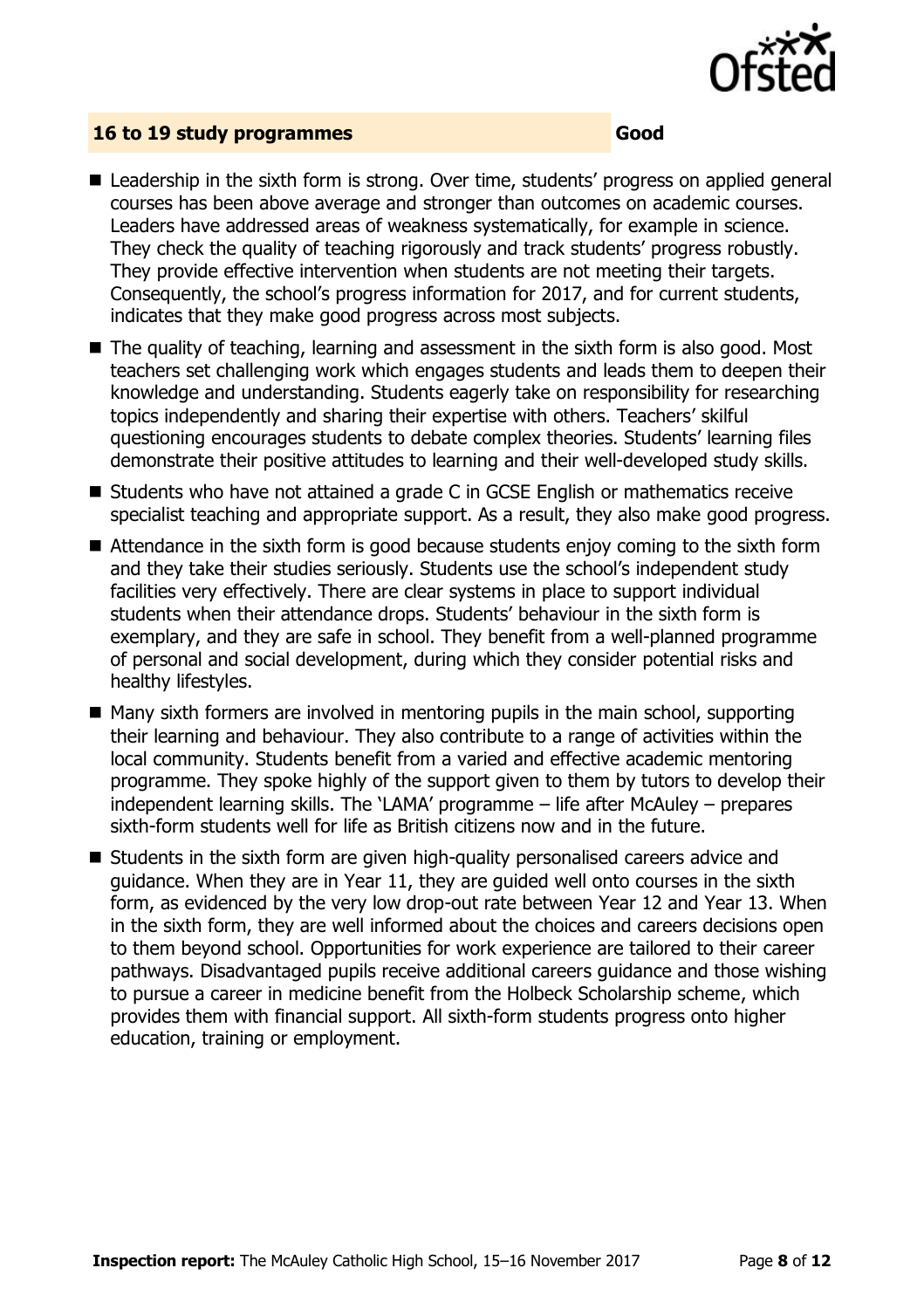

# **School details**

| Unique reference number | 140865           |
|-------------------------|------------------|
| Local authority         | <b>Doncaster</b> |
| Inspection number       | 10037203         |

This inspection was carried out under section 8 of the Education Act 2005. The inspection was also deemed a section 5 inspection under the same Act.

| Type of school                                           | Secondary comprehensive |
|----------------------------------------------------------|-------------------------|
| School category                                          | Academy converter       |
| Age range of pupils                                      | 11 to 18                |
| Gender of pupils                                         | Mixed                   |
| Gender of pupils in 16 to 19 study<br>programmes         | Mixed                   |
| Number of pupils on the school roll                      | 1,618                   |
| Of which, number on roll in 16 to 19 study<br>programmes | 243                     |
| Appropriate authority                                    | Board of trustees       |
| Chair                                                    | Dr Patrick Hurley       |
| <b>Headteacher</b>                                       | John Rooney             |
| Telephone number                                         | 01302 537 396           |
| Website                                                  | www.mcauley.org.uk/     |
| <b>Email address</b>                                     | head@mcauley.org.uk     |
| Date of previous inspection                              | 23 April 2009           |

### **Information about this school**

- The school converted to an academy in May 2014. The local governing body became the trustees.
- The new headteacher took up post full-time in September 2017, having supported the school part-time since May 2017.
- The school occupies two sites, separated by a busy road. The school's sixth form is on the same site as the upper school. Pupils travel between the sites to access subjects which are grouped together. Both the main school of key stage 3 and 4 pupils and the sixth form are much larger than average.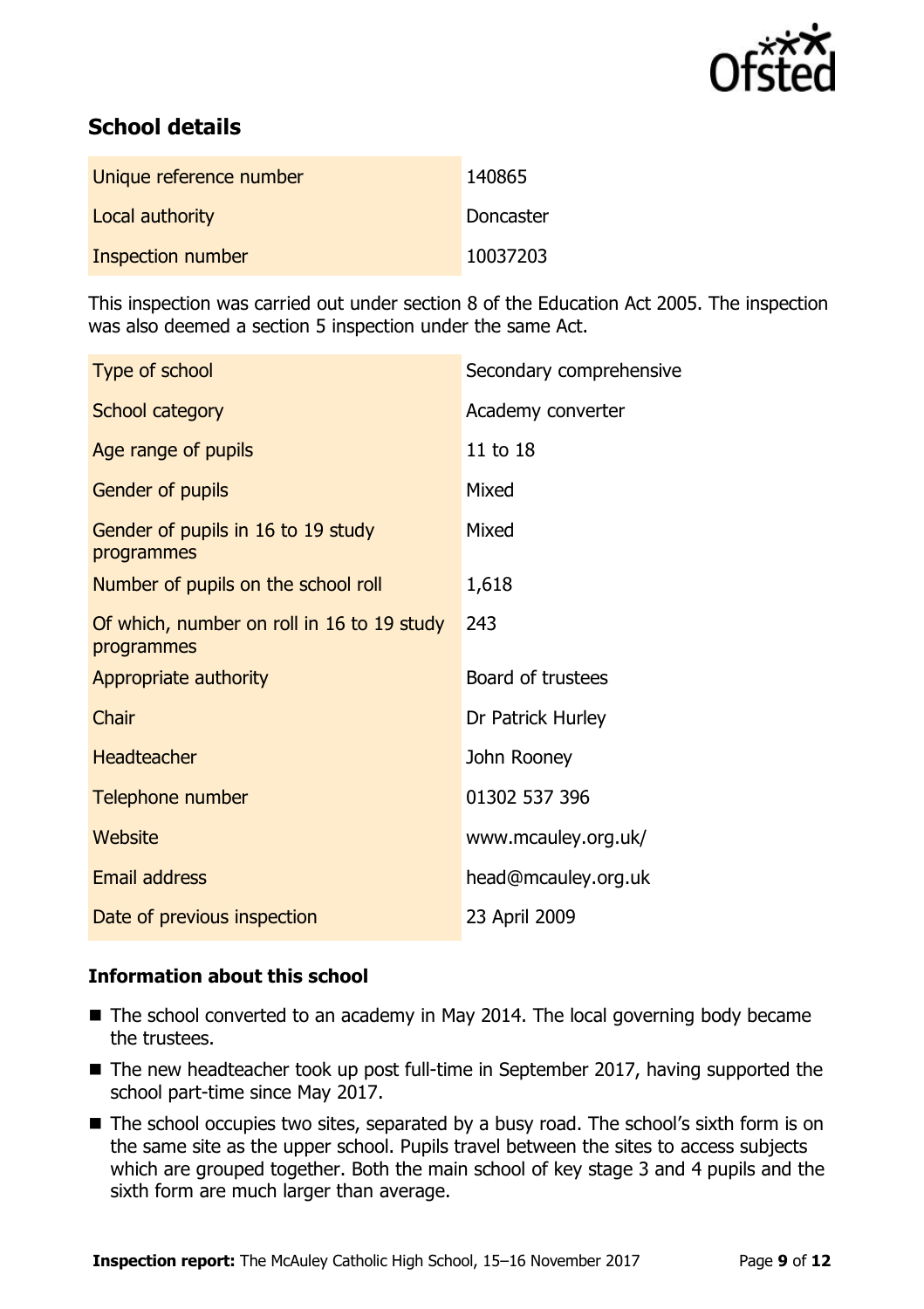

- Three quarters of the pupils are of White British heritage. A quarter are from minority ethnic groups.
- The proportion of pupils who have support for SEN and/or disabilities is below the national average. The proportion of pupils who have a statement of special educational needs or an education, health and care plan is above average.
- The proportion of disadvantaged pupils supported through the pupil premium is below average.
- The school has set up a provision on the school site which they call the 'Emmaus Centre' to work with pupils who are at risk of exclusion.
- A small number of pupils are educated off-site in alternative provision commissioned by Doncaster local authority. Providers include Keepmoat, YMCA, Opencast, Oracle Training Centre and JASP Medical Centre.
- In 2016, the school met the government's current floor standards, which are the minimum expectations for attainment and progress in English and mathematics by the end of Year 11. In 2016, the school also met the minimum interim standards for sixth forms.
- **Prior to the inspection, leaders and governors had already arranged for an external** review of the pupil premium to be carried out. Therefore, such a recommendation is not included in this report.
- The school meets requirements on the publication of specified information on its website.
- The school complies with Department for Education guidance on what academies should publish.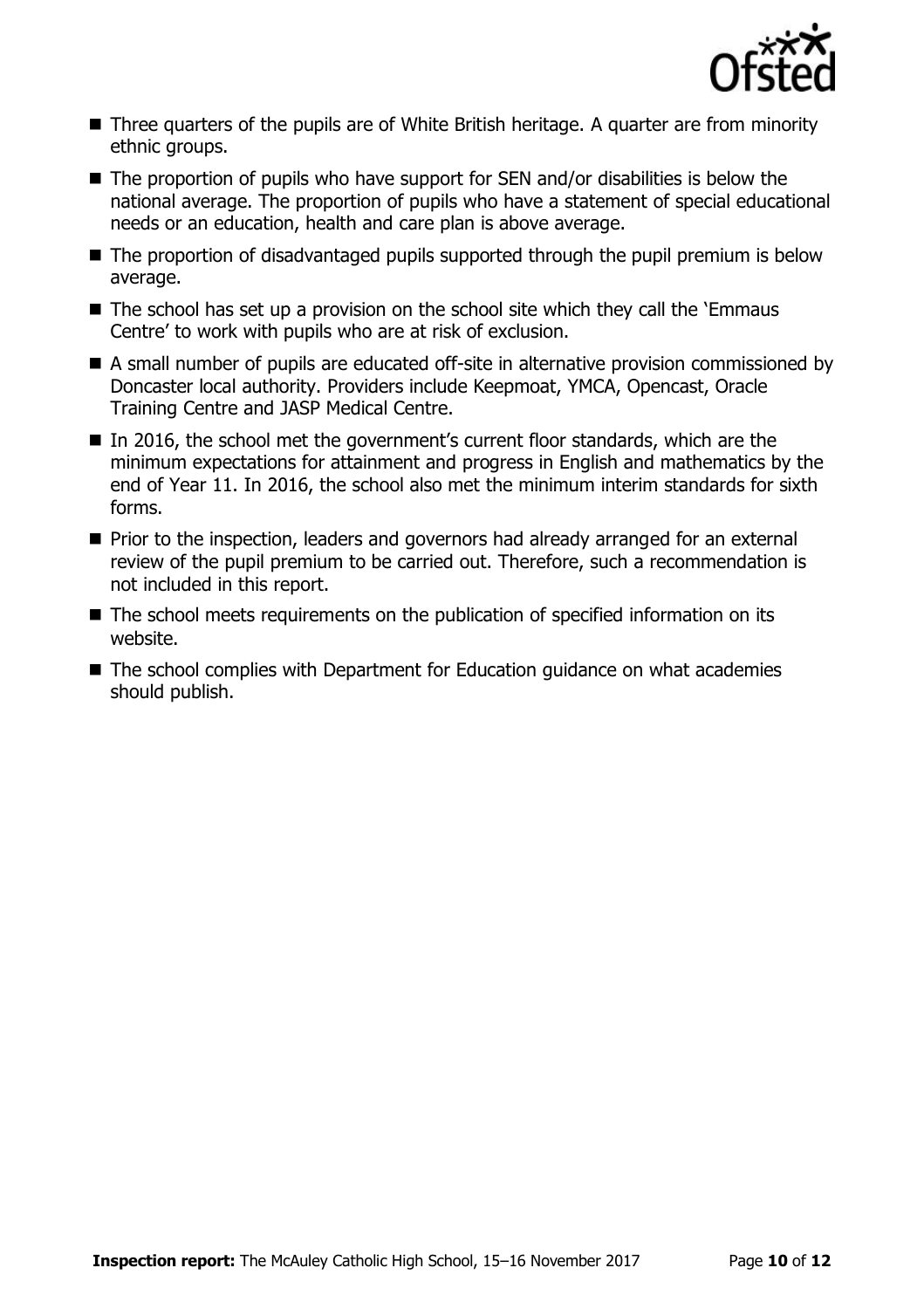

## **Information about this inspection**

- Inspectors observed teaching and learning in 37 lessons across all key stages and subjects and in seven tutorial sessions. Some of these were observed by inspectors accompanied by the headteacher. In addition to looking at pupils' books in lesson observations, inspectors undertook a separate scrutiny of books. Inspectors also undertook a tour of classrooms and other learning areas with leaders to evaluate the effectiveness of support for pupils who have SEN and/or disabilities.
- Meetings were held with the headteacher, senior and middle leaders and governors. Inspectors also met with a group of teachers and with some pupils from key stages 3 and 4 and the sixth form.
- Inspectors reviewed the school's self-evaluation, improvement plans, the school's quality assurance, monitoring and assessment records, minutes of governing body meetings and case studies of vulnerable pupils who receive additional support. Inspectors scrutinised safeguarding procedures and records relating to behaviour and attendance.
- Inspectors considered the 35 responses received from parents to Ofsted's survey. They considered the views expressed by several pupils during lessons and social times. Inspectors also listened to pupils reading.

#### **Inspection team**

| Lynn Kenworthy, lead inspector | Ofsted Inspector        |
|--------------------------------|-------------------------|
| <b>Steve Shaw</b>              | Her Majesty's Inspector |
| Janet Gabanski                 | Ofsted Inspector        |
| Natasha Greenough              | Ofsted Inspector        |
| <b>Michael Cook</b>            | Ofsted Inspector        |
| <b>Bernard Clark</b>           | Ofsted Inspector        |
| John Edwards                   | Ofsted Inspector        |